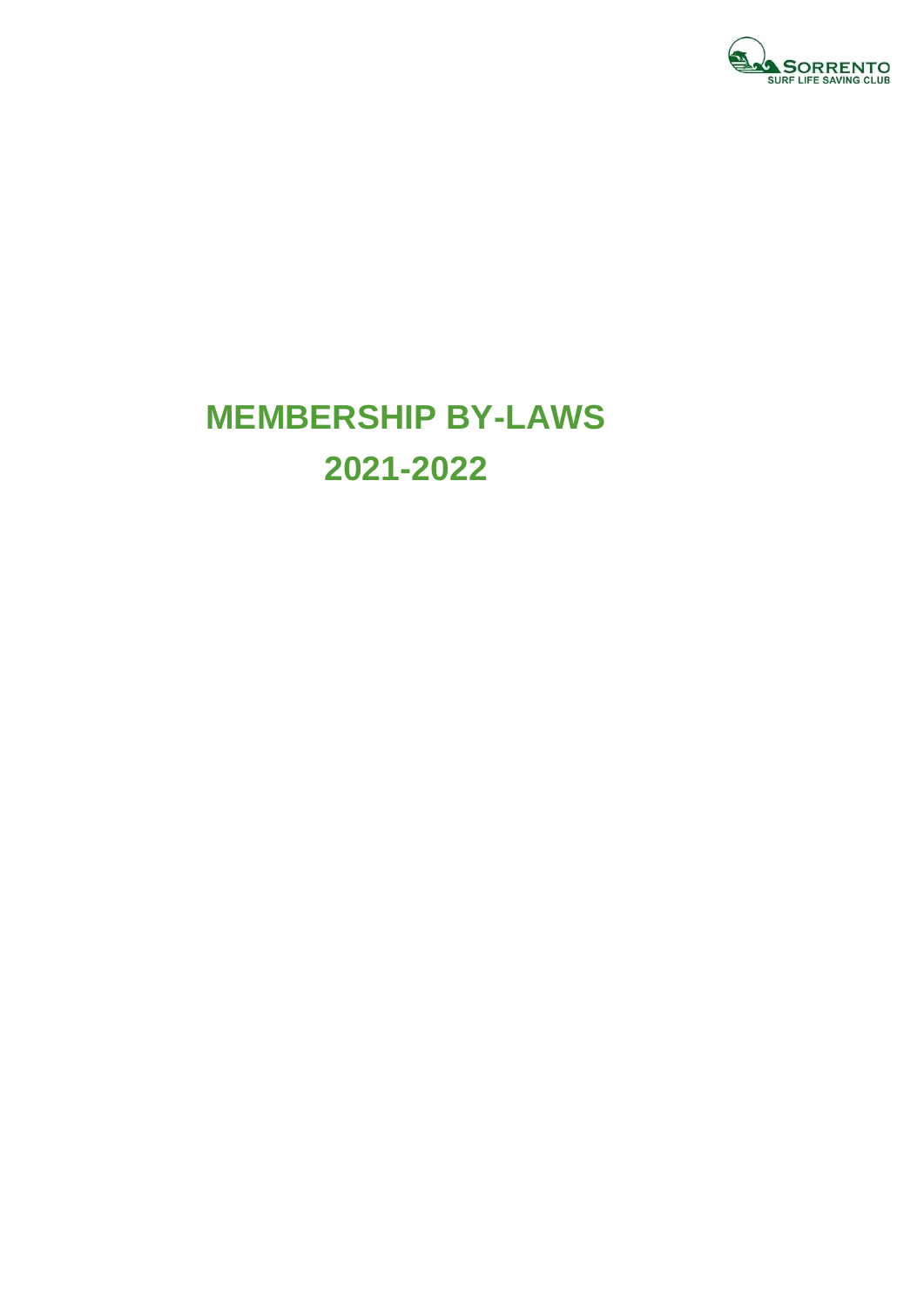

### **CONTENTS**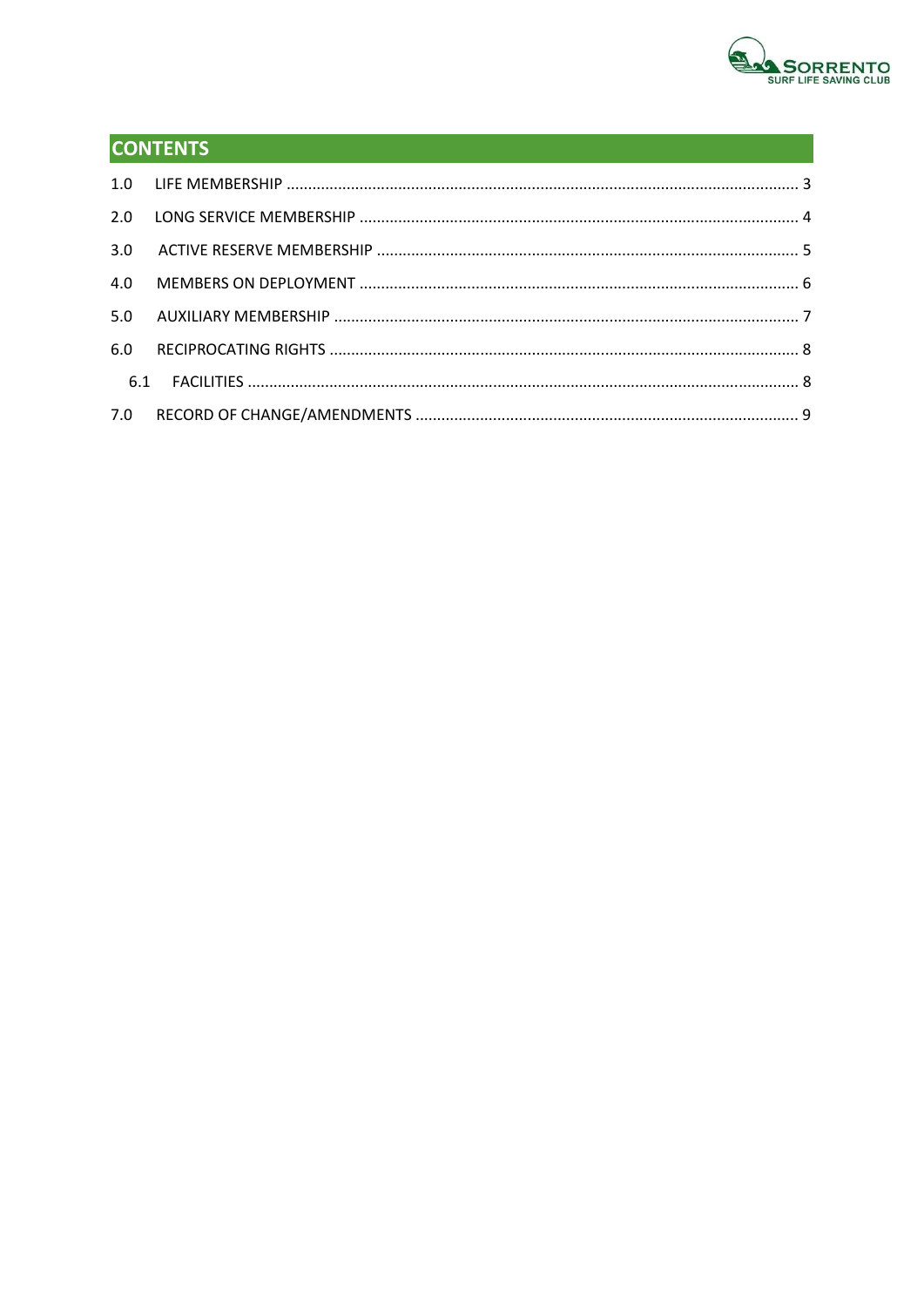

#### **1.0 LIFE MEMBERSHIP**

- 1. (a) Life Members are recorded in Surfguard as Life Members.
- 1. (b) Life Members are permitted to use all club facilities and equipment with no restriction.
- 1. (c) Life Members are required to requalify their proficiency each year if wishing to compete.
- 1. (d) As per the Constitution (Paragraph 6.2 (a)), Life Members have voting rights.
- 1. (e) As per the Constitution (Paragraph 2.4 (m)), Life members are not required to pay membership fees.
- 1. (f) As per the Constitution (Paragraph 2.4 (m)), Life members shall be invited free to the Annual Award and Presentation nights and other special functions, as determined by the Board of Management.
- 1. (g) To be elected as a Life Member per the Constitution (Paragraph 2.4 (m)), a member must:
	- Have at least 10 Years consecutive membership.
	- Have rendered outstanding special service to the club.
- 1. (h) As per 1(g), outstanding special service may include but not limited to:
	- **ID** Member of the Board of Management
	- $\blacksquare$ Member of a committee
	- Volunteer role
	- Member of a committee at either State or National level
	- $\blacksquare$ Junior Age Manager, Assistant Age Manager or Beach Set Up Crew
	- $\blacksquare$ Discipline Captain or Coach
	- $\blacksquare$ Athlete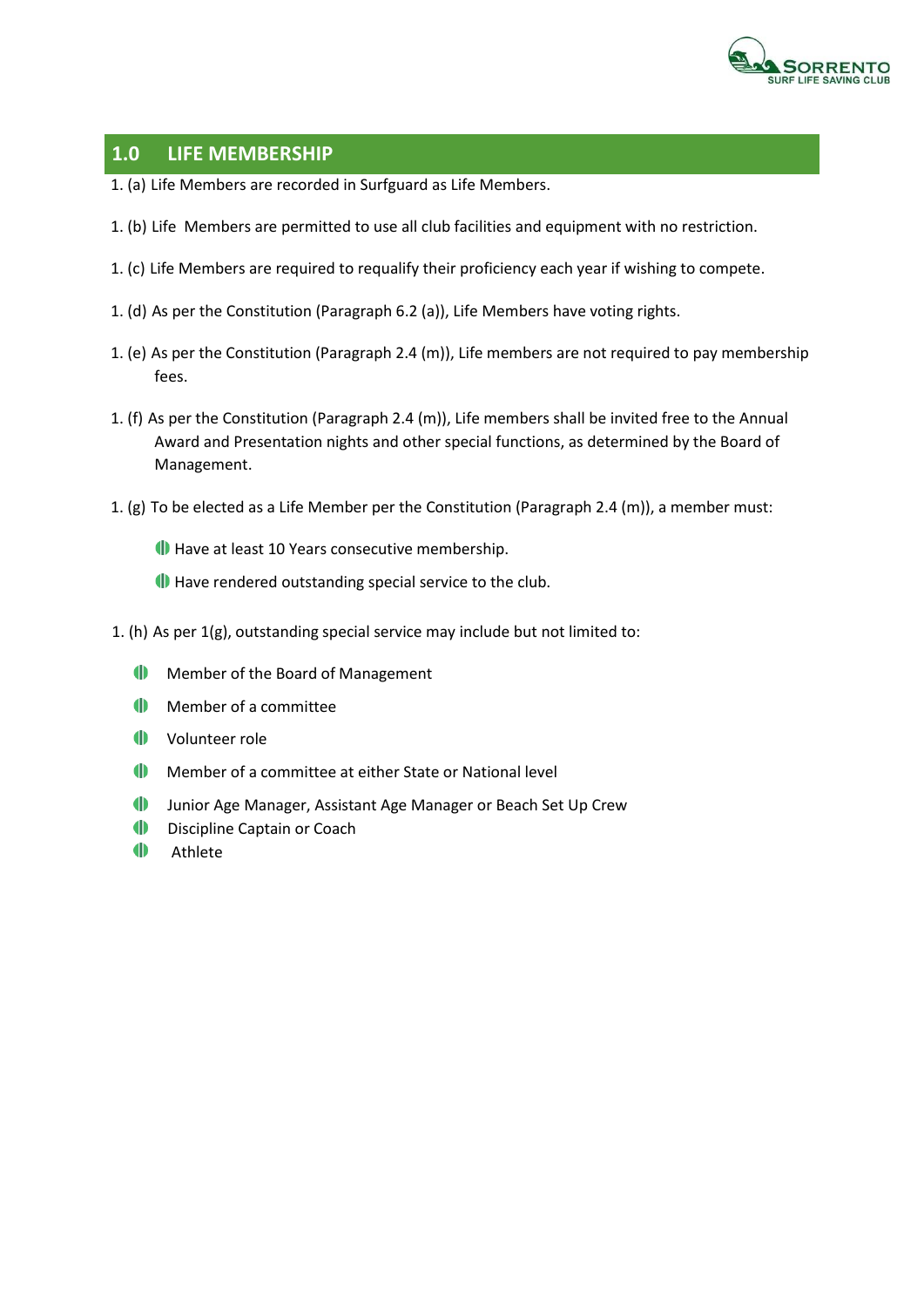

#### **2.0 LONG SERVICE MEMBERSHIP**

2. (a) As per the Constitution (Paragraph 2.4 (h)), long service membership may be granted after:

<sup>1</sup> 10 years of Active Service or

**1**8 years of Active Service and 4 years of Active Reserve Service

2. (b) Other factors affecting the decision to award long service include:

No code of conduct issues

Other roles performed at the club

- 2. (c) As per the Constitution (Paragraph 2.4 (h)), long service members shall be exempt from all patrol obligations.
- 2. (d) As per the Constitution (Paragraph 2.4 (h)), long service members may be granted other special privileges as deemed applicable by the Board of Management of the day.
- 2. (e) As per the Constitution (Paragraph 2.4 (h)), in exceptional circumstances the Board of Management may grant such a membership to an Active Reserve member irrespective of number of years served.
- 2. (f) As per the Constitution (Paragraph 6.2 (a)), long service members have voting rights if financial.
- 2. (g) Should Long Service Members join from another Affiliated Club, the Board of Management shall determine if such Members Long Service shall be recognised by the Club.
- 2. (h) Long Service Members are exempt from competition hours
- 2. (i) Long Service Members are recorded in Surfguard as Long Service Members
- 2. (j) Long Service Members are permitted to use all club facilities and equipment with no restriction.
- 2. (k) Long Service Members are still required to be financial and pay yearly fees.
- 2. (l) Long Service Members are required to requalify their proficiency each year if wishing to compete.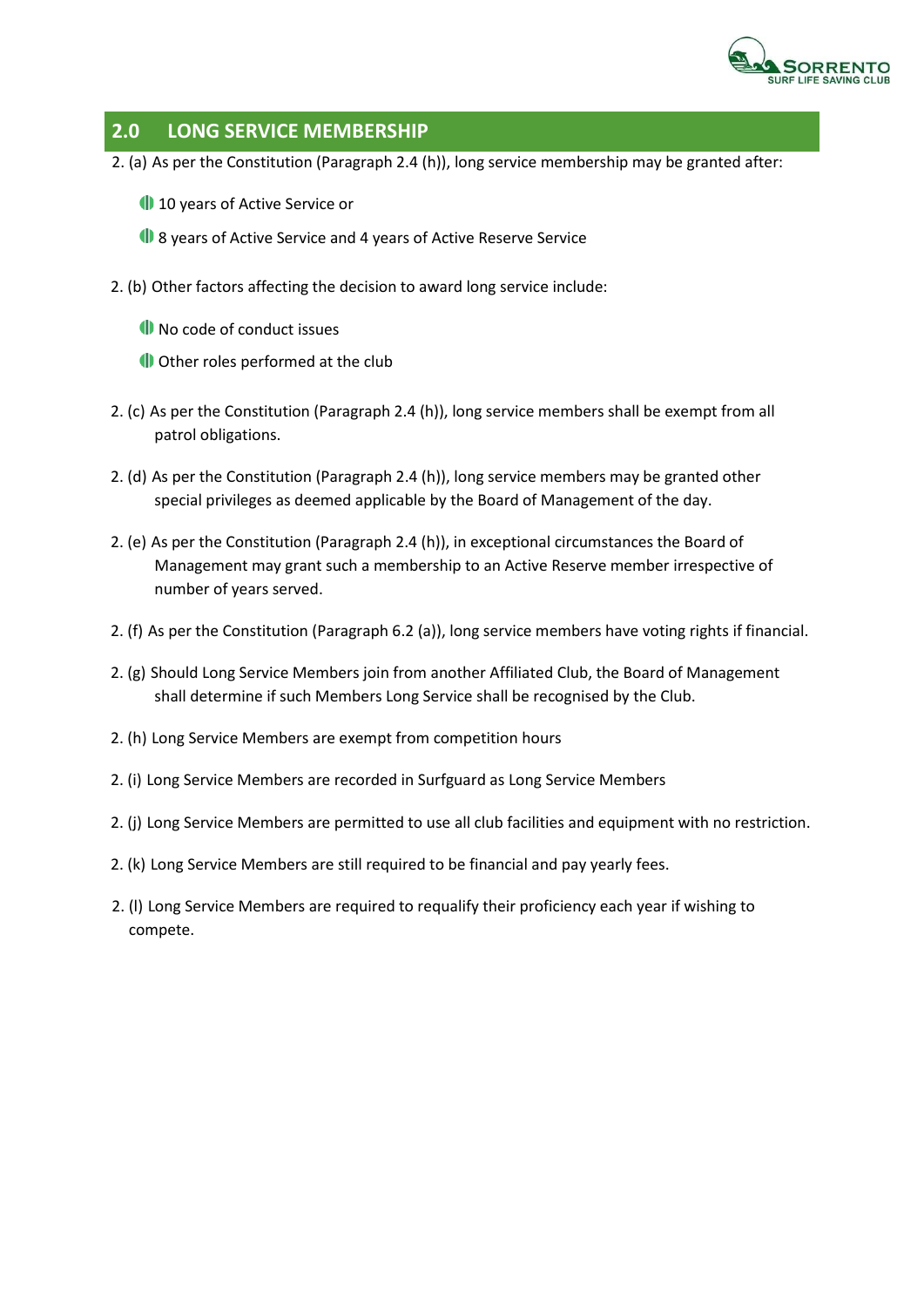

#### **3.0 ACTIVE RESERVE MEMBERSHIP**

- 3. (a) Active Reserve Members as per the Constitution (Paragraph 2.4 (g)), must be a financial member of the club.
- 3. (b) Active Reserve Members do not accrue patrol or competition hours.
- 3. (c) Active Reserve Members are required to requalify each year.
- 3. (d) Active Reserve Members are permitted to use all club facilities and equipment with no restriction.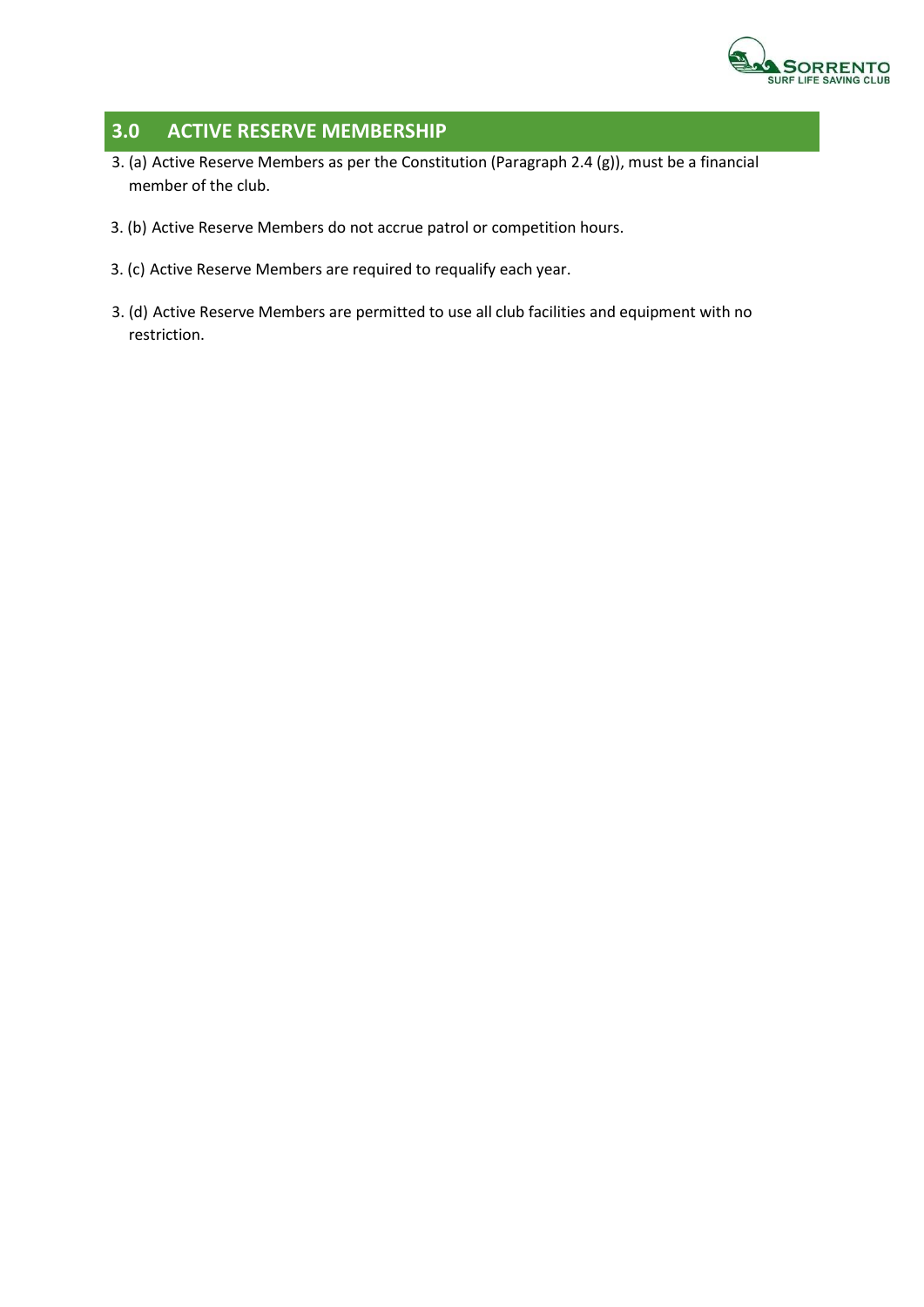

#### **4.0 MEMBERS ON DEPLOYMENT**

- 4. (a) Members who serve in the military and are deployed on either active service or on exercises for a period greater than 6 weeks during patrolling season can apply for exemption of patrol and competition hours for rostered patrols during that time.
- 4. (b) Members who serve as first responders (police, ambulance, fire) and are deployed on either active service or on exercises for a period greater than 6 weeks during patrolling season can apply for exemption of patrol and competition hours for rostered patrols during that time.
- 4. (c) Exemption does not cover any standard work shift within the Perth Metropolitan area.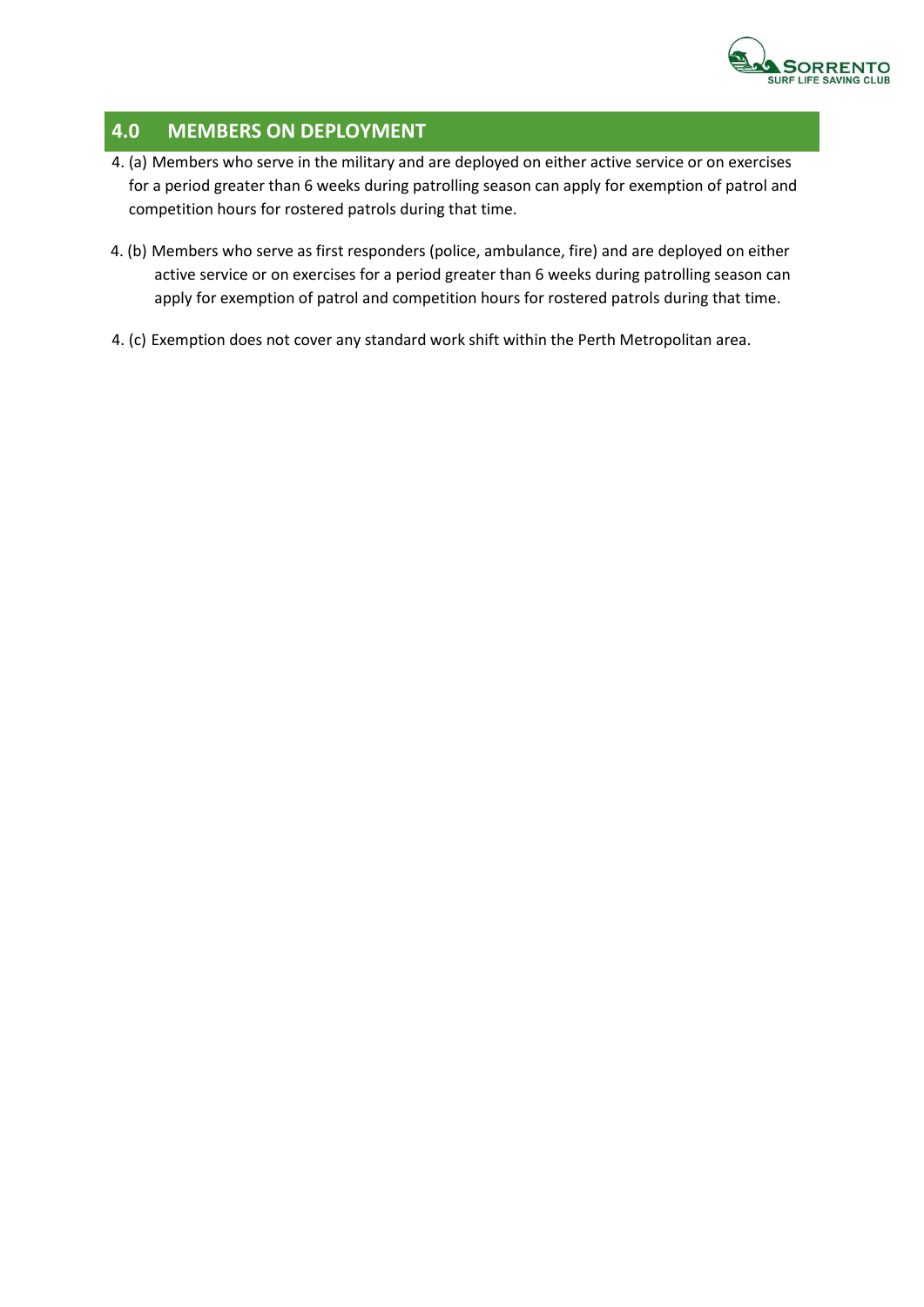

#### **5.0 AUXILIARY MEMBERSHIP and Silver Salties**

- 5. (a) Auxiliary members can use the bar facilities and showers, but not the gym or club equipment.
- 5. (b) As per the Constitution Paragraph 2.4 (l), Auxiliary members have no voting at the AGM or competition rights.
- 5. (c) Auxiliary members will be registered by the Club and be covered by the Association's insurance policies.
- 5. (d) Junior Parents, as minimum, are covered under this category.

6. Silver Salties a new membership created by SLSA at this stage unless specified membership is free. SLSA Silver Salties Community Members have;

limited personal accident coverage including capital benefits (death - \$50,000; permanent

paraplegia and quadriplegia - \$250,000; all other capital benefits - \$50,000), injury

assistance benefits (up to \$1,000), and non-medicare medical expenses (up to \$5,000)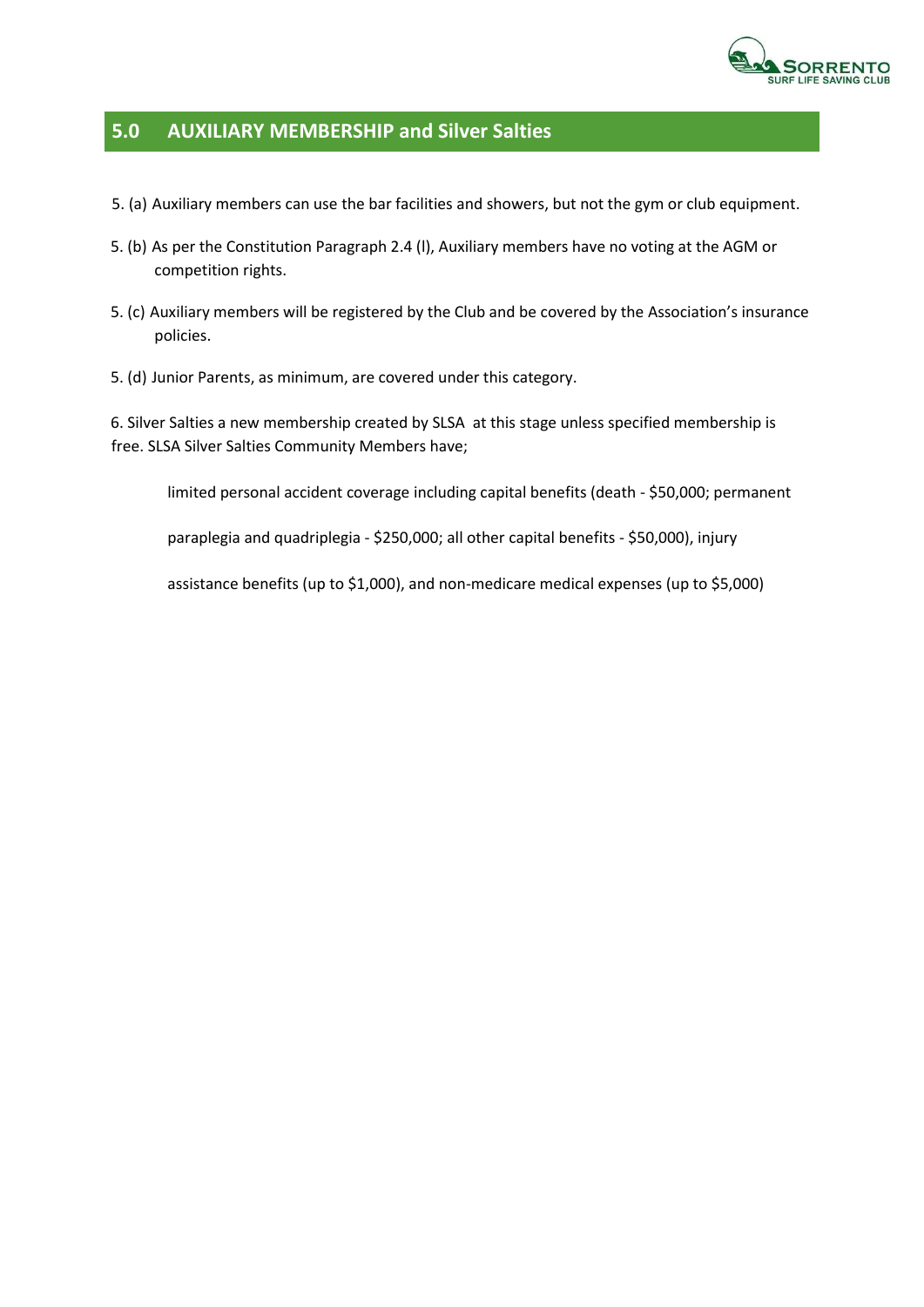

#### **6.0 RECIPROCATING RIGHTS**

#### **6.1 FACILITIES**

- 6.1. (a) Sorrento SLSC Management recognises reciprocal rights to athletes, coaches, officials and supporters from visiting Surf Life Saving Clubs for the following:
	- **ID** For the duration of a SLS carnival or event held at Sorrento SLSC
	- If visiting from another city or from interstate and on recognition of proof of membership of another club
	- If a neighbouring club's (within 40km) member is visiting for a one-off visit and makes their presence known to club members.
	- If a neighbouring club's member has been cordially invited in writing (email is sufficient) by a Club Director, Discipline Captain or a Club appointed Coach to attend a club sanctioned training session or event.
- 6.1. (b) Sorrento SLSC Management **does not** recognise reciprocal rights to athletes, coaches, officials and supporters from visiting Surf Life Saving Clubs for the following:
	- If a neighbouring club's (within 40km) member is visiting multiple times per month and wishing to use club facilities.

 $\bullet$